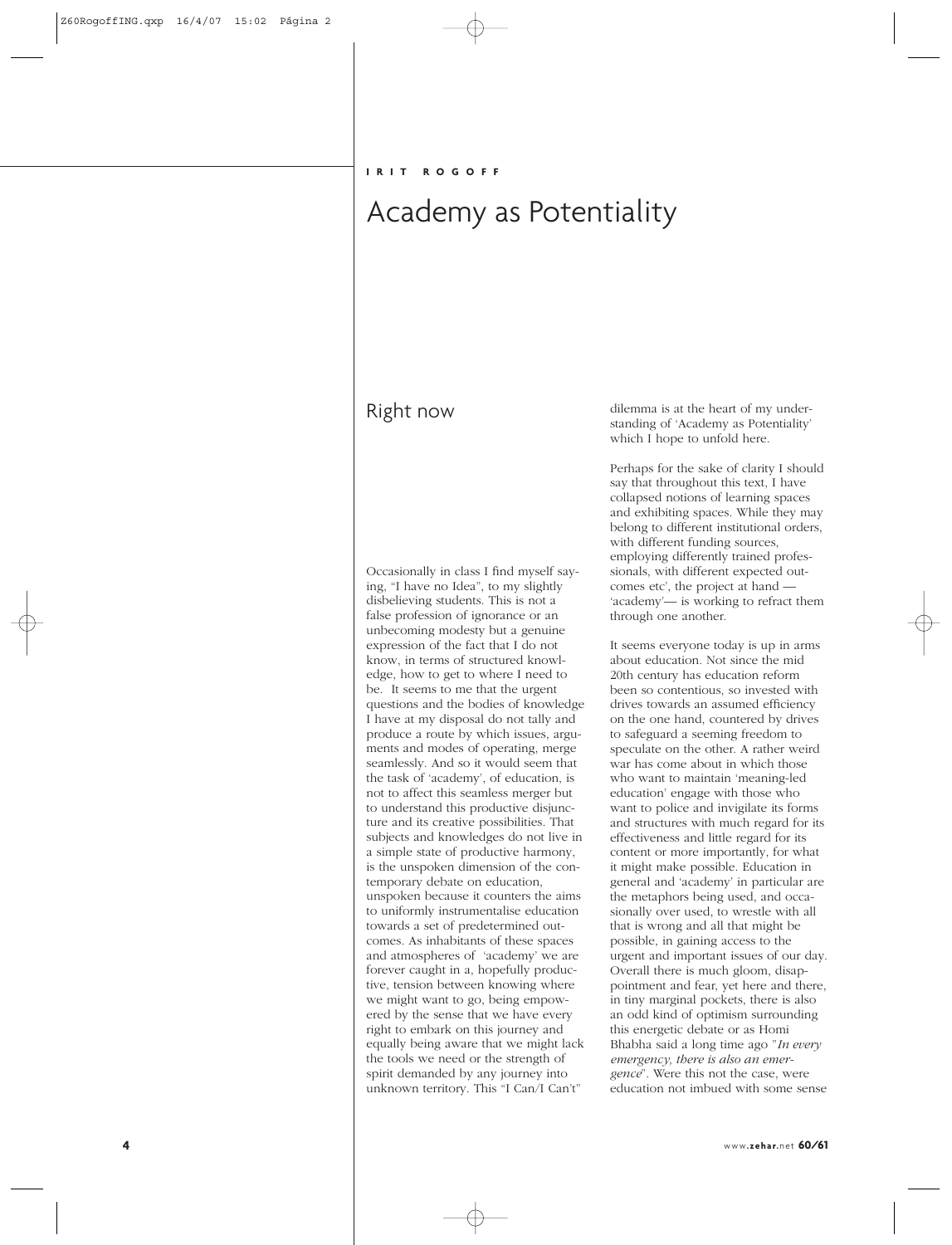

*Geographies and Spatial Practices* workshop held in the context of the Venice Architecture Biennal 2006 for the joint group of students from Goldsmiths College and ETH Basle.

of possibility, we would not have so many exhibition initiatives that take up notions of research, of laboratory, of learning and of teaching as their format. In an odd way, the massive initiative of 'Bologna' and the kind of supranational controls it is bringing about, along with the ever-increasing bureaucratic control of education in the UK, have resulted in producing 'academy' as the site of both oppositions and imaginative possibilities. And so, what has languished for some 25 years (since the late 1960s) in a benign bubble of individualist freedoms has suddenly emerged into the front row of political debates, concerned with far more than institutional administration. I have to confess here that despite knowing full well the dangers of this over zealous attention, I am quite pleased to see education actualised to

its full political potential and become the arena in which issues larger than its own internal questions, are being discussed. In particular, education *in* and *of* and *for*, the arts with its flimsy, unstable and non-teleological epistemologies, is becoming an appropriate proving ground for the necessity to distance and problematise the relations between inputs and outputs in education and to insist on the complete impossibility of knowing in advance where thought and practice might lead.

How this impacts on education in the arts is particularly thorny, because here process and investigation are everything and the possibility of establishing hard and fast 'outcomes' that testify to the successful completion of a training or an educational apprenticeship, are virtually impossible to arrive at. One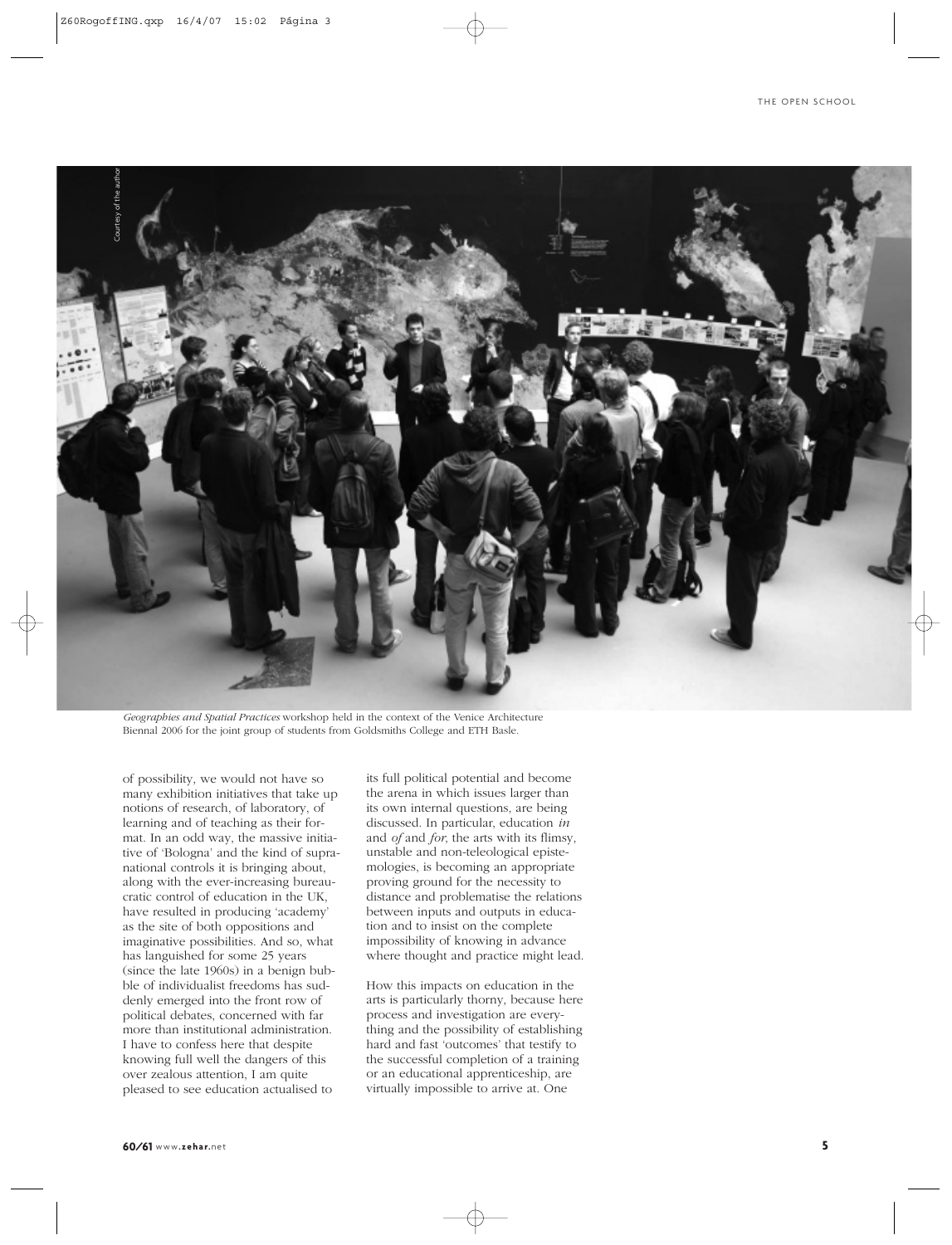shudders at the thought of increasingly 'professional' artists, curators, directors, critics, etc.' whose schooling is aimed at producing prescribed museum-quality final exhibitions, performances, exquisitely professionalised displays of cultural resistance, perfectly-honed and critically-positioned texts which are worthy of publication. One shudders not because this is dull, though it certainly is that, but because the idea of being able to foresee the expected outcome of an investigative process, is completely alien to the very notion of what 'education' is about.

At another level tensions have increased between different tendencies surrounding the field of educating 'creativity'; old fashioned notions of inspiration without articulation, slightly less old fashioned notions of the importance of analytical and critical proficiency all vie with contemporary pedagogies of actualisation, embodiment, and criticality as the lived-out consequences of knowing. All these jostle around in the same institutional stew, occasionally producing head-on collisions but most of the time co-existing in the kind of liberal indifference in which the contradictions and contentions of 'difference' are ignored for the sake of some ill-conceived harmony in which all the bases are covered.

I would argue that these factions produce a false set of conflicts and engagements. That the question in education in general and in art education in particular, the question that we have not yet begun to deal with, are not that of specifying what we need to know and how we need to know it, of who determines this and who benefits from it; instead it is a question regarding how we might know what we don't yet know how to know. And it is here, in the aim of accessing this complex aspiration that we need to change our vocabulary — to swap knowledge transfer and knowledge assessment, professionalisation, quantifiable outcomes and marketability for another set of terms and another set of aspirations.

These aspirations might have to do with the lived contemporary realities we experience, with the sense of urgency they might instil in us, with how these lived realities might point us towards the critical tools that allow us to enter the fray and become actors

within it. What I would like to pursue then is a set of alternate emergent terms that operate in the name of this 'not-yet-known knowledge'. Terms such as potentiality, actualisation and access, which for me are the building blocks and navigational vectors for a current pedagogy, a pedagogy at peace with its partiality, a pedagogy not preoccupied with succeeding but with trying.

The sceptics among you will shake your heads and decry my naiveté, will say how can she not acknowledge the demands of bureaucracy and of the market, of the new entrepreneurship in the arts and the all importance of branding and consumption through the academy. Without for a moment denying the overwhelming pressure of all these factors, I would nevertheless argue that we need to learn to live in parallel rather than in conflictual economies; moving sideways, finding the opportune moment, engaging in numerous non-legitimated processes, producing the new subjects that we need for ourselves, always starting from right here and right now and forever searching for what might be *important* rather than *useful,* to know.

### **Terms such as potentiality, actualisation and access, which for me are the building blocks and**

**navigational vectors for a current pedagogy.**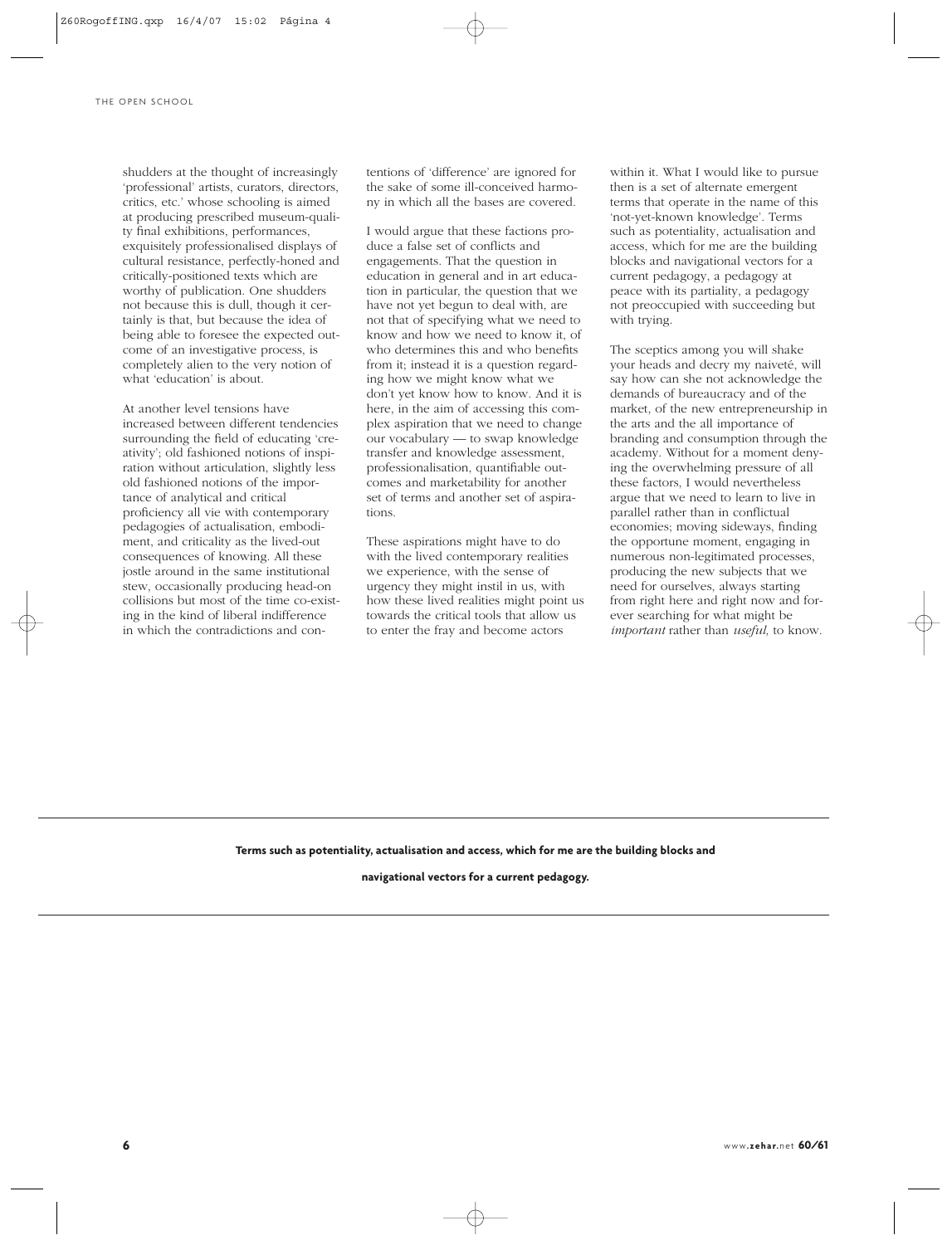First then to potentiality. Potentiality, following an old Aristotelian argument, is the opposite of actuality, so that it inhabits the realm of the possible without prescribing it as a plan. Giorgio Agamben says he might characterise his subject as an attempt to understand the meaning of the verb 'can', "*What do I mean when I say ' I can, I cannot'?"*

There are, says Agamben following Aristotle, two kinds of potentiality; there is generic potentiality, and this is the one that is meant when we say, for example, that a child has the potential to know, or that he or she can potentially become the head of state. The other sense of potentiality, belongs to someone who has knowledge or an ability. In this sense we say of the architect that he or she has the *potential* to build, of the poet that he or she has the *potential* to write poems. One of the most interesting aspects of potentiality is, that it is as much the potential for not doing as it is for doing, and radical evil is not this or that bad deed but the potentiality for darkness which is at the very same time the potentiality for light. "To be potential", says Agamben " means to be one's own lack, *to be in relation to one's own incapacity*. Beings that exist in the mode of potentiality *are capable of their own impotentiality*; and only in this way do they become potential. They *can be* because they are in relation to their own non-being.

So thinking 'academy' as 'potentiality' is to think the possibilities of not doing, not making, not bringing into being at the very centre of acts of thinking, making and doing. It means dismissing much of the instrumentalising that seems to go hand in hand with education, much of the managerialism that is associated with a notion of 'training' for this or that profession or market. Letting go of many of the understandings of 'academy' as a training ground whose only permitted outcomes are a set of concrete objects or practices. It allows for the inclusions of notions of both fallibility and actualisation into a practice of teaching and learning, which seems to me to be an interesting entry point into thinking creativity in relation to different moments of coming into being.

Most importantly for me is that within the context of 'academy' defined by the duality I have sketched out and by which I do not mean an institution but a series of processes and of speculations — we can locate various important shifts that have occurred in our shared culture. Rather than thinking these through a series of increasingly relaxing authorities; of generic divides between media, of authoritative professors, of demands for output and product, of the negation of a concept, of apprenticeship and its requirement to imitate and reproduce — we can think 'becomings' that have no originary identity to emulate. "A line of becoming has neither beginning nor end, departure nor arrival, origin nor destination.... A line of becoming has only a middle, a middle is not an average, it

Potentiality this way do they become potential. is fast motion, it is the absolute speed of movement".

> What are the shifts to which I refer and that exemplify this inbuilt duality of 'potentiality'?

> One of the most important ones has been the shift from critique to criticality. From a model that says the manifest of culture must yield up some latent values and intentions through endless processes of investigation and uncovering.

> Using literary and other texts, images and other forms of artistic practice, Critical Analysis attempts to turn the latent of hidden conditions and unacknowledged desires and power relations into a cultural manifest. Using the vast range of structuralist, post and post post-structuralist tools and models of analysis we have at our disposal, we have been able to unveil, unravel, expose and lay bare the hidden meanings of cultural circulation and the overt and covert interests that these serve. But there is a serious problem here, as there is an assumption that meaning is immanent, that it is always already there and precedes its uncovering.

**Potentiality, following an old Aristotelian argument,** 

**is the opposite of actuality, so that it inhabits the realm of the** 

**possible without prescribing it as a plan.**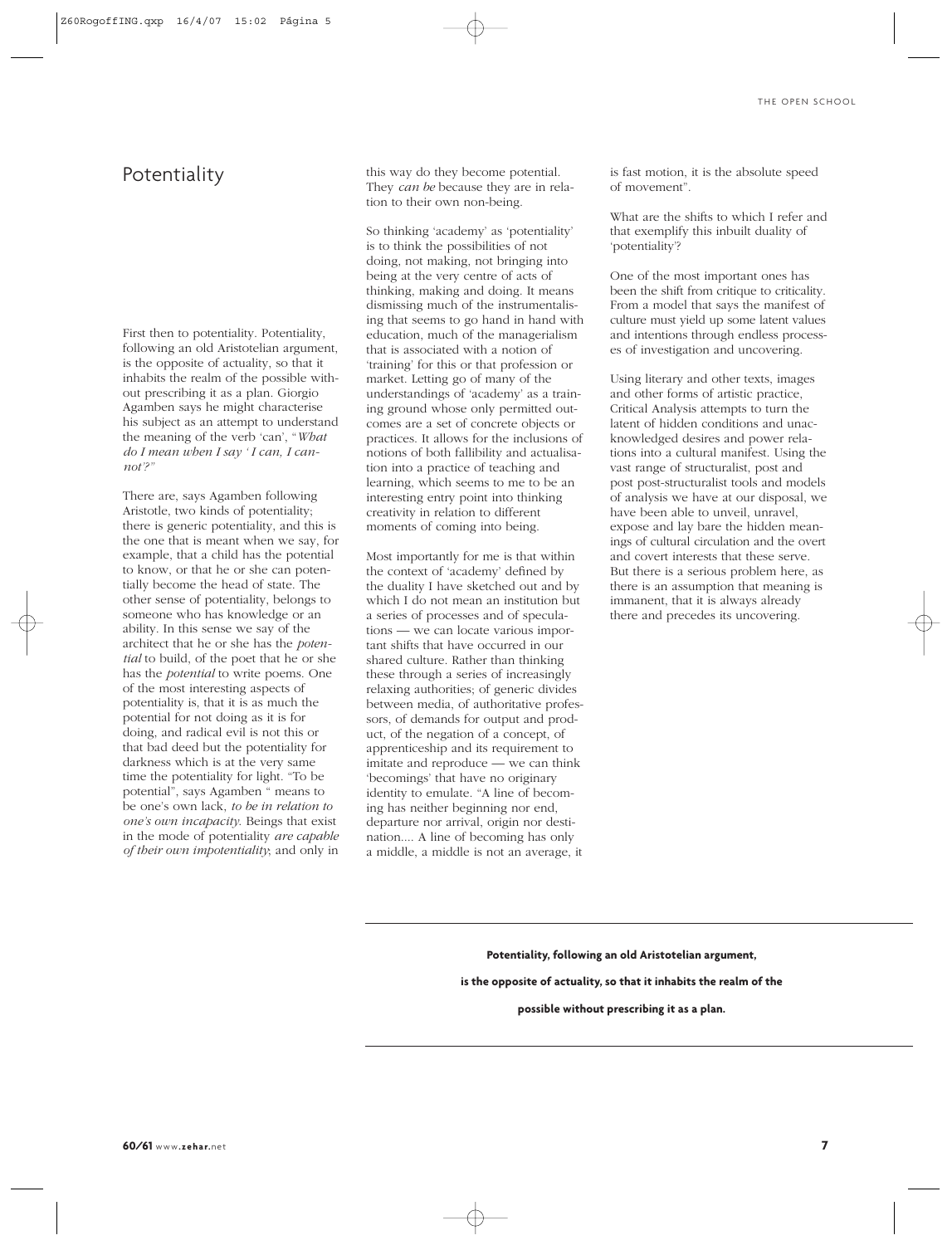## **Criticality**

But as we have moved to engage increasingly with the performative nature of culture, with meaning that TAKES PLACE as events unfold, we need to also move away from notions of immanent meanings that can be investigated, exposed and made obvious. For some time we thought that a teaching practice that exposes what lies beneath the manifest and a learning practice that entails a guided 'seeing through' things, was what was required. That it will somehow counter any inherent naiveté by helping students work against naturalised assumptions by what we conventionally termed in education, 'being critical'. While being able to exercise critical judgement is clearly important, it operates by providing a series of sign posts and warnings but does not actualise people's inherent and often intuitive notions of how to produce criticality through inhabiting a problem rather than by analysing it. This is true across education whether theoretical or practice oriented. It is equally true of experiencing art and other aspects of manifest culture. Within this shift we have had to be aware not only of the extreme limitations of putting work in 'context', or of the false isolation brought about by fields or disciplines, but we have also had to take on board the following;

• The fact that meaning is never produced in isolation or through isolating processes but rather through intricate webs of connectedness.

• The fact that college courses, art works, thematic exhibitions and others forums dedicated to making culture manifest, or work to re-produce them into view, do not have immanent meanings but function as fields of possibilities for different audiences in different cultural circumstances and wildly divergent moods, to produce significances.

• And ultimately on the fact that, in a reflective shift, from the analytical to the performative function of observation and of participation, we can agree that meaning is not excavated for, but rather, that it 'Takes Place' in the present.

The latter exemplifies not just the dynamics of learning from, of looking at and of interacting with works of art in exhibitions and in public spaces, but echoes also the modes by which we have inhabited the critical and the theoretical over the recent past. It seems to me that within the space of a relatively short period we have been able to move from criticism to critique, and to what I am calling at present criticality. That is that we have moved from criticism which is a form of finding fault and of exercising judgement according to a consensus of values, to critique which is examining the underlying assumptions that might allow something to appear as a convincing logic, to criticality which is operating from an uncertain ground of actual embeddedness. By this I mean that criticality while building on critique wants nevertheless to inhabit culture in a relation other than one of critical analysis; other than one of illuminating flaws, locating elisions, allocating blames.

But what comes after the critical analysis of culture? What goes beyond the endless cataloguing of the hidden structures, the invisible powers and the numerous offences we have been preoccupied with for so long? Beyond the processes of marking and making visible those who have been included and those who have been excluded? Beyond being able to point our finger at the master narratives and at the dominant cartographies of the inherited cultural order? Beyond the celebration of emergent minority group identities as an achievement in and of itself?

In Visual Culture some partial responses to the question of what comes after critique can be teased out through a shift of the traditional relations between all that goes into researching as a mode of learning, all that goes into making (practice) and all that goes into viewing (audience) the objects of

visual cultural attention. This of course, builds on that mighty critical apparatus that evolved throughout the 1970s and the 1980s and in which an unravelling of the relations between subjects and objects took place through radical critiques of authorial authorities, of epistemological conceits and perhaps more than anything else, through the ever growing perception of knowledge as an extended wander through fields of intertextual subjectivities. That project is well underway and in its wake comes the permission to approach the study of culture from the most oblique of angles, to occupy ourselves with the constitution of new objects of study that may not have been previously articulated for us by existing fields.

Can the museum be thought of as the site of a 'radical pedagogy', a pedagogy that eschews the simplicity of *accessibilty* to information, experience or cultural capital and replaces it with questions about *access*? What, you might ask yourselves, is the great distinction between these two terms? Why hang an entire bid for a radical shift on the slight semantic difference between two related terms. I would say in response, it is a huge difference, one that signals the limit of culture as a readily available cumulation of information and stimuli, and its potential opening towards a re-articulation of the questions we know how to ask. How to translate this notion of '*access'* to the site of the museum? How can criticality operate in the museum, turning it into a space of learning in the real sense rather than in one of information transfer, aesthetic satisfaction or cultural edification?

And so 'academy' with its built in exhortation to both make and not make, to learn and not learn, is an embodiment of this form of criticality, of never standing outside while deploying some great analytical apparatus which allows us to 'know' to really, really know what is going on. Instead we are always already embedded in the problematic we are dealing with, living out its conditions, sharing its effects while being able to think it through.